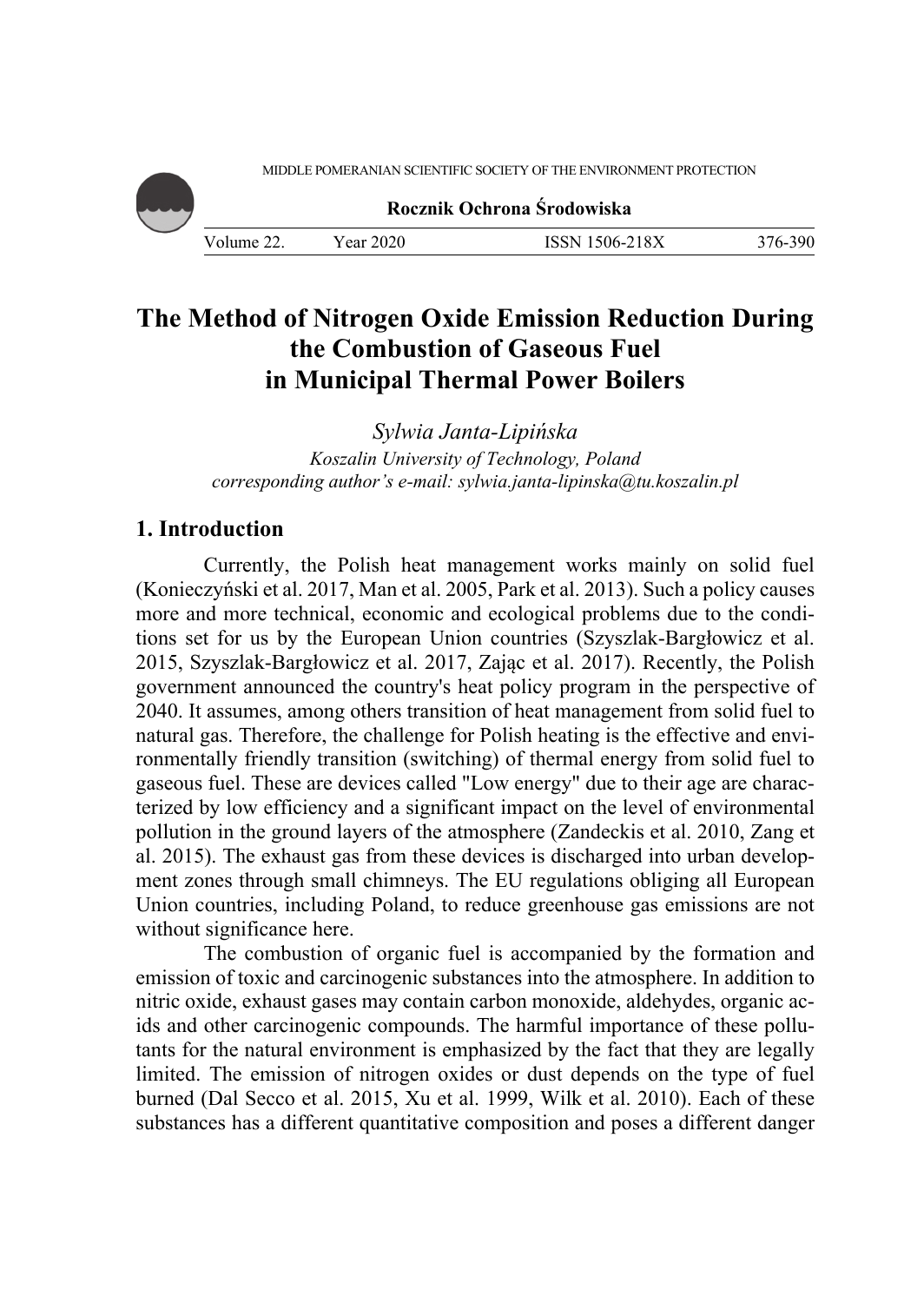to man and the environment. During the combustion processes, the construction details and technological conditions affect the concentration of harmful components contained in the exhaust gas to varying degrees. For example, when burning gaseous fuel containing no sulfur, the emission levels of harmful substances contained in the exhaust gas are as follows (Sigal 1988):

- benzo(a) pyrene 0-20  $\mu$ g/100 m<sup>3</sup>,
- carbon monoxide 70-100 mg/m<sup>3</sup>,
- $\bullet$  sulphur dioxide 0 mg/m<sup>3</sup>,
- $\bullet$  nitrogen oxides 100-400 mg/m<sup>3</sup>.

The above statement shows that mainly oxide and nitrogen dioxide  $(NO<sub>x</sub>)$ determine the level of environmental performance of boiler equipment when burning gaseous fuel (Kromilitsyn & Ezhov 2013, Szkarowski & Janta-Lipińska 2011, Szkarowski & Janta-Lipińska 2013, Szkarowski & Janta-Lipińska 2015).

### **2. Formation mechanisms and methods for the suppression of nitrogen oxides**

The concentration of nitrogen oxides in the exhaust gas depends on the maximum temperature of the combustion process, the concentration of oxygen in the combustion zone, the residence time of the reacting mixture in the maximum temperature zone, and on the nitrogen content in the fuel. Depending on the combination of these parameters,  $NO<sub>x</sub>$  emissions in flue gas may oscillate from 0.1 to  $2.0 \text{ g/m}^3$ .

In the literature there are three mechanisms for the formation of nitrogen oxides in a flame of burning fuel distinguished (Gradoń 2003, Zeldovich 1946):

- $\bullet$  thermal which is formed as a result of high temperature oxidation of nitrogen from the air,
- prompt formed in the initial combustion zone by chemical reactions with the participation of CH and  $CH<sub>2</sub>$  radicals. There is also a known in the literature hypothesis regarding another possible mechanism for the formation of nitrogen oxides in an organic fuel flame (the so-called "impact"), which otherwise explains the difference between the content of nitrogen oxides and the thermal mechanism of their formation (Szkarowski 2014),
- fuel produced with the participation of chemical compounds containing nitrogen and included in the fuel.

Figure 1 shows a diagram of the formation of nitrogen oxides in the range of temperatures characteristic of boiler furnaces. In some cases, the formation of nitrogen oxides occurs predominantly by one of three mechanisms. For example,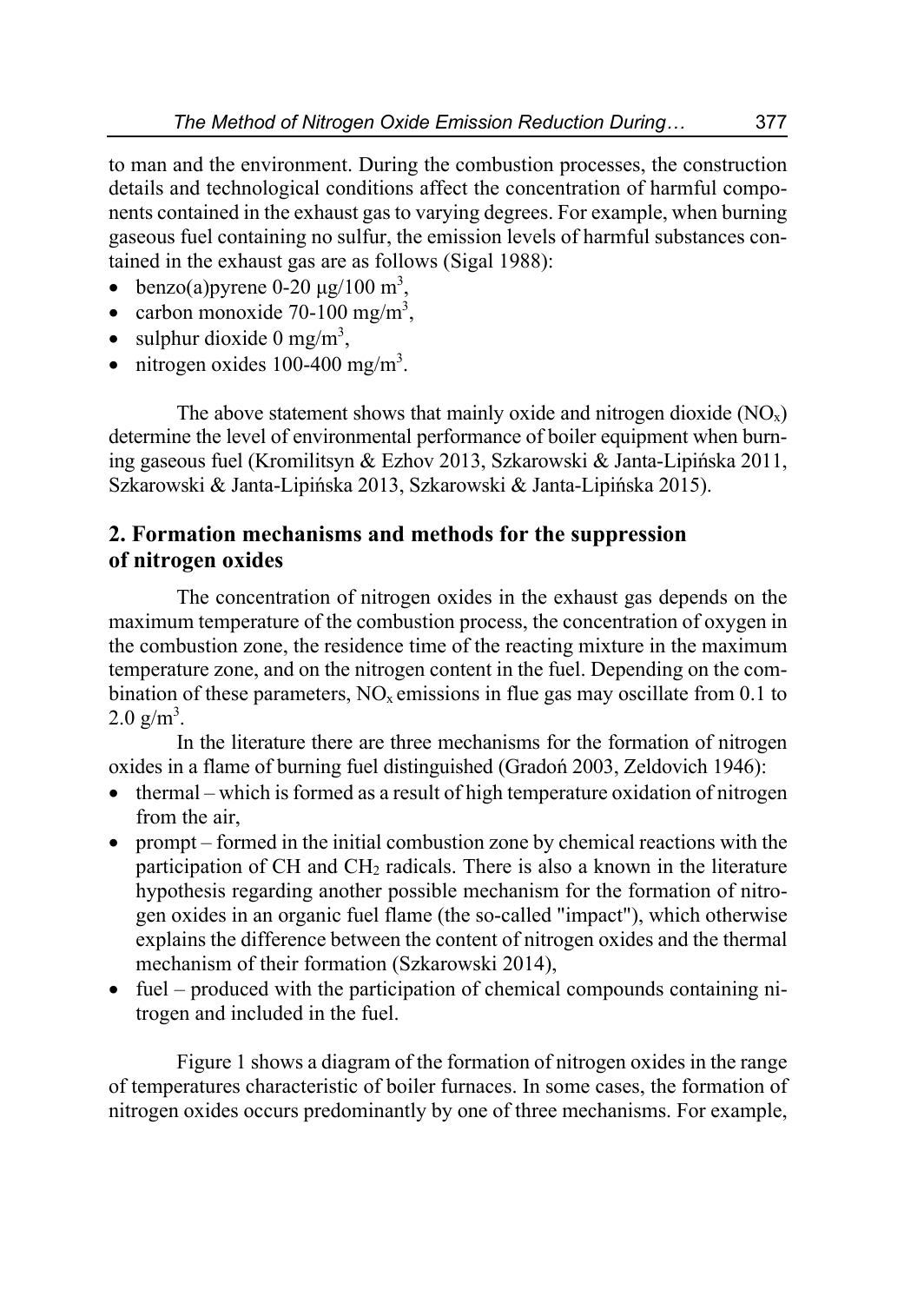when burning gas in low-power devices, the so-called "prompt"  $NO<sub>x</sub>$  prevail, wheras in fluidized coal combustion the "fuel" ones. The combustion of gaseous fuel in the furnaces of boilers is accompanied by the formation of thermal and prompt nitrogen oxides.



**Fig. 1.** Dependences of the concentration of nitrogen oxides, as a function of maximum temperatures in the combustion zone, divided into characteristic zones of the influence of  $NO<sub>x</sub>$  formation mechanisms

The main directions of research in the field of suppressing nitrogen oxide emissions, taking into account the thermal mechanism of their formation, was the reduction of the maximum temperature and oxygen concentration in the combustion zone.

This can be achieved by:

- combustion with reduced  $\alpha$ ,
- exhaust gas recirculation,
- moisture injection (Janta-Lipińska &Shkarovskiy 2020a),
- multistage combustion.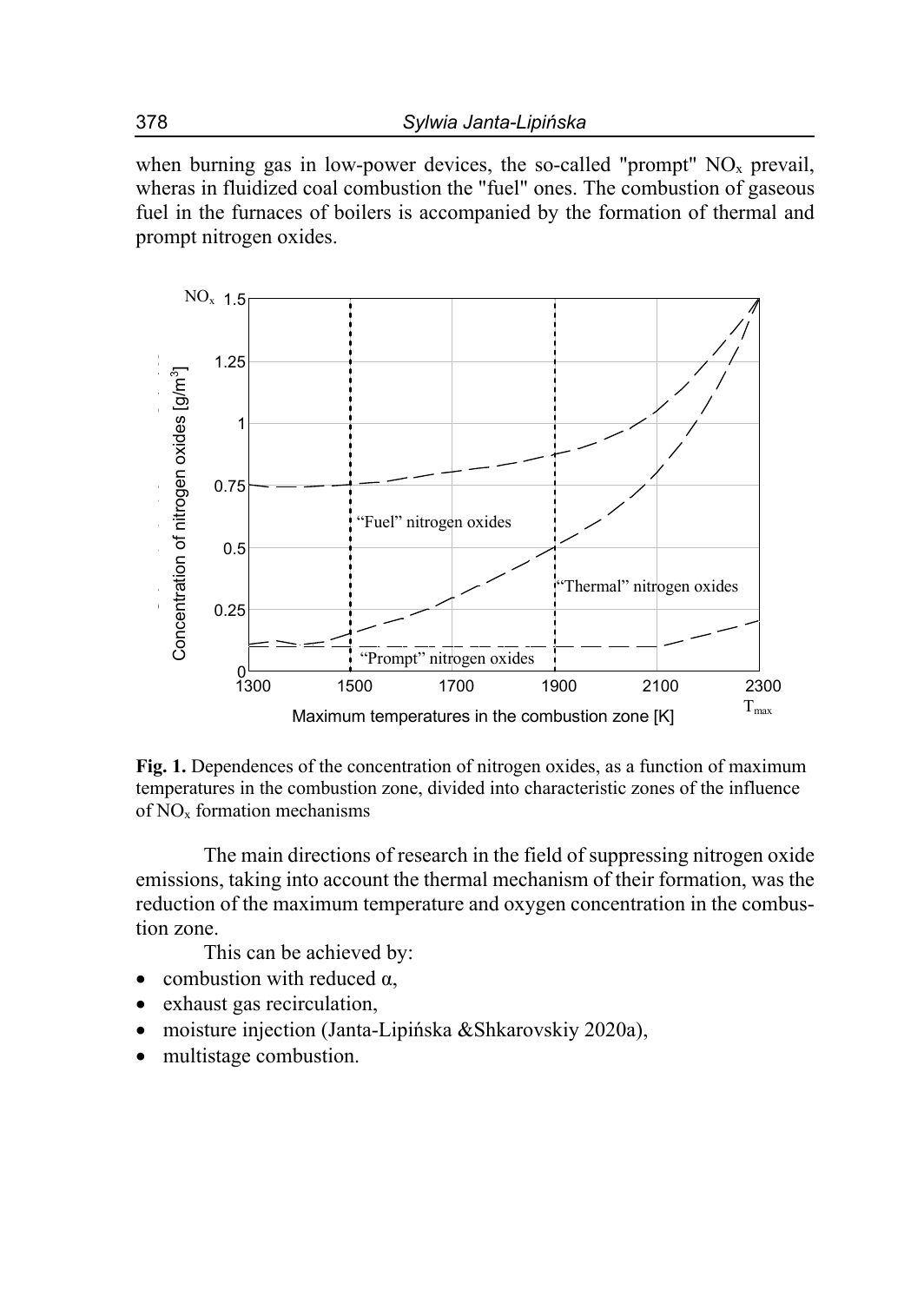Author in the composition of an international research team headed by prof. Szkarowski has been involved in the use of combustion methods with reduced  $\alpha$  and moisture injection for many years. It should be emphasized that these two ways often complement each other. This article summarizes a number of experimental and theoretical studies in these two methods (Janta-Lipińska & Szkarowski 2018, Szkarowski 2002, Szkarowski & Janta-Lipińska 2009, Szkarowski & Janta-Lipińska 2011, Szkarowski & Janta-Lipińska 2013).

### **3. Theoretical research**

The method of water ballast injection is considered one of the most promising scientific and technical solutions aimed at reducing atmospheric pollution by harmful products of organic fuel combustion (Szkarowski 2002, Szkarowski 2003, Szkarowski et al. 2016, Szkarowski et al. 2018, Janta-Lipińska & Shkarovskiy 2020a). Compared to other atmosphere protection technologies, the injection method is characterized by unique energy-ecological and technical-economic indicators (Jemieljanow 1992, Palenko et al. 2014).

As a result of the conducted research, the following two issues were analyzed. The first of these was to determine the detailed structure of the flame in terms of the processes of nitrogen oxides  $(NO<sub>x</sub>)$  production that occur. This was to ensure optimal ballasting of the zones where the processes take place (Herdzik & Noch 2018). The second issue was to explore the possibility of intensifying processes within the flame to maximize the reduction of the excess air supplied for combustion and to reduce the value of heat loss with exhaust gases.

I.J. Sigal divided the combustion process into four temperature zones (Sigal 1988) that determine the formation of nitrogen oxides (Fig. 2). Zone I is the zone where the maximum temperature in the combustion zone reaches up to 750K. In turn, zone IV is the maximum temperature in the combustion zone reaching the limit above 2500K. The author of this division recognized that for the processes occurring in the furnaces of boilers, the temperature conditions of the zones occurring in the so-called III a and III b zone are characteristic.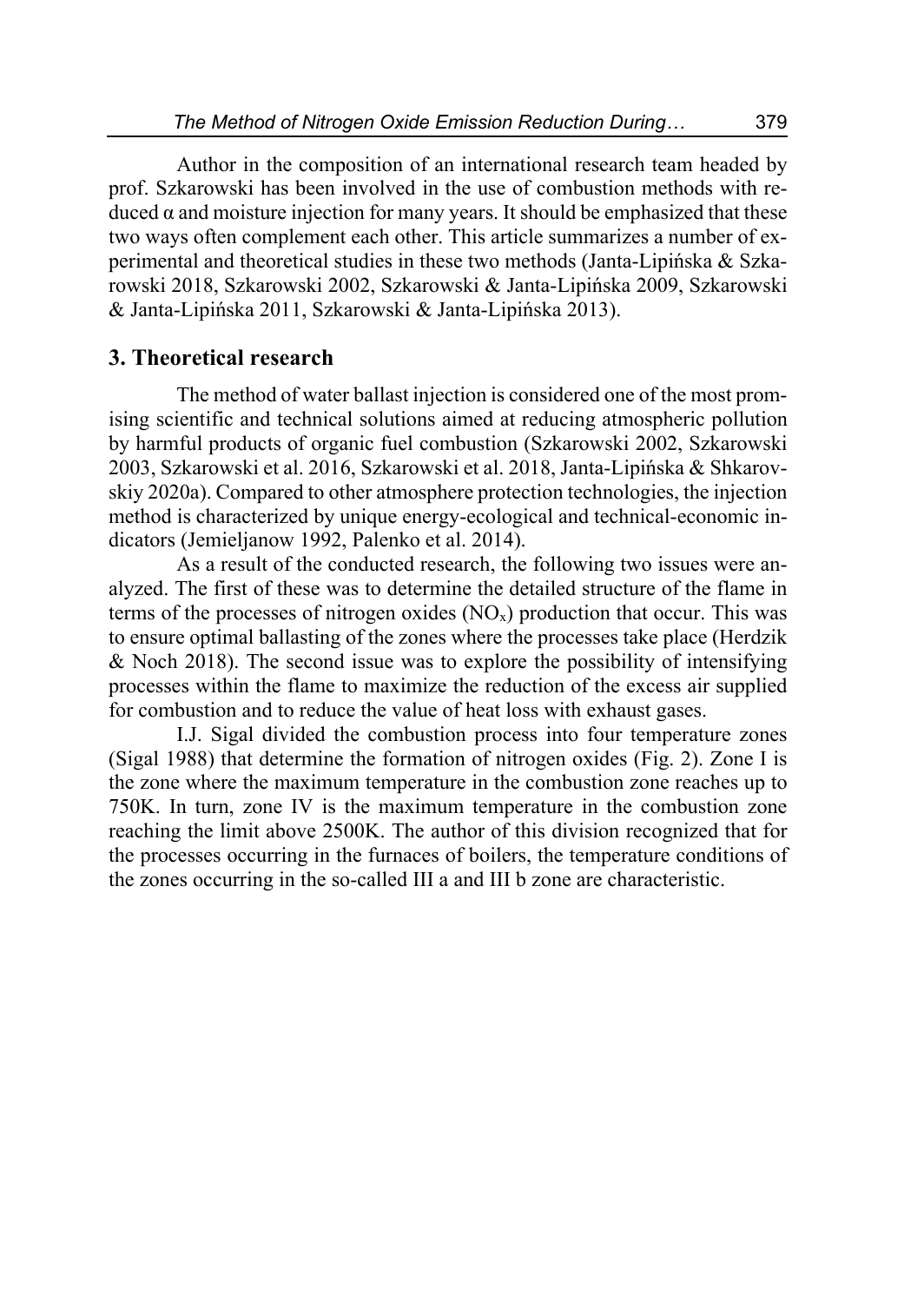

**Fig. 2.** Dependences of the concentration of nitrogen oxides as a function of maximum temperatures in the combustion zone, divided into zones of influence according to Sigal

Another division was proposed by L.M. Tsyrulnikow, namely the division of the flame structure into four zones depending on the relative length of the flame (Tsyrulnikow 1980) (Fig. 3):

- zone  $A_1$  from the place of flame outlet from the cross section of the burner to the cross section of the furnace where the temperature is 1650K (it is the temperature at which the concentration of thermal nitrogen oxides reaches the value of 1 mg/m<sup>3</sup>),
- zone  $A_2$  from the above-mentioned section to the place where the maximum temperature in the flame is obtained, where the intensity of nitrogen oxidation from air reaches a maximum,
- zone B from the cross-section with the maximum temperature in the combustion zone to the cross-section with the "critical" temperature of 1650K, where combustion of combustible components usually ends, and the concentration of "air"  $NO<sub>x</sub>$  reaches its maximum value,
- zone  $C$  from the section mentioned above to the exit from the furnace, where there are no significant changes in the concentration of nitrogen oxides.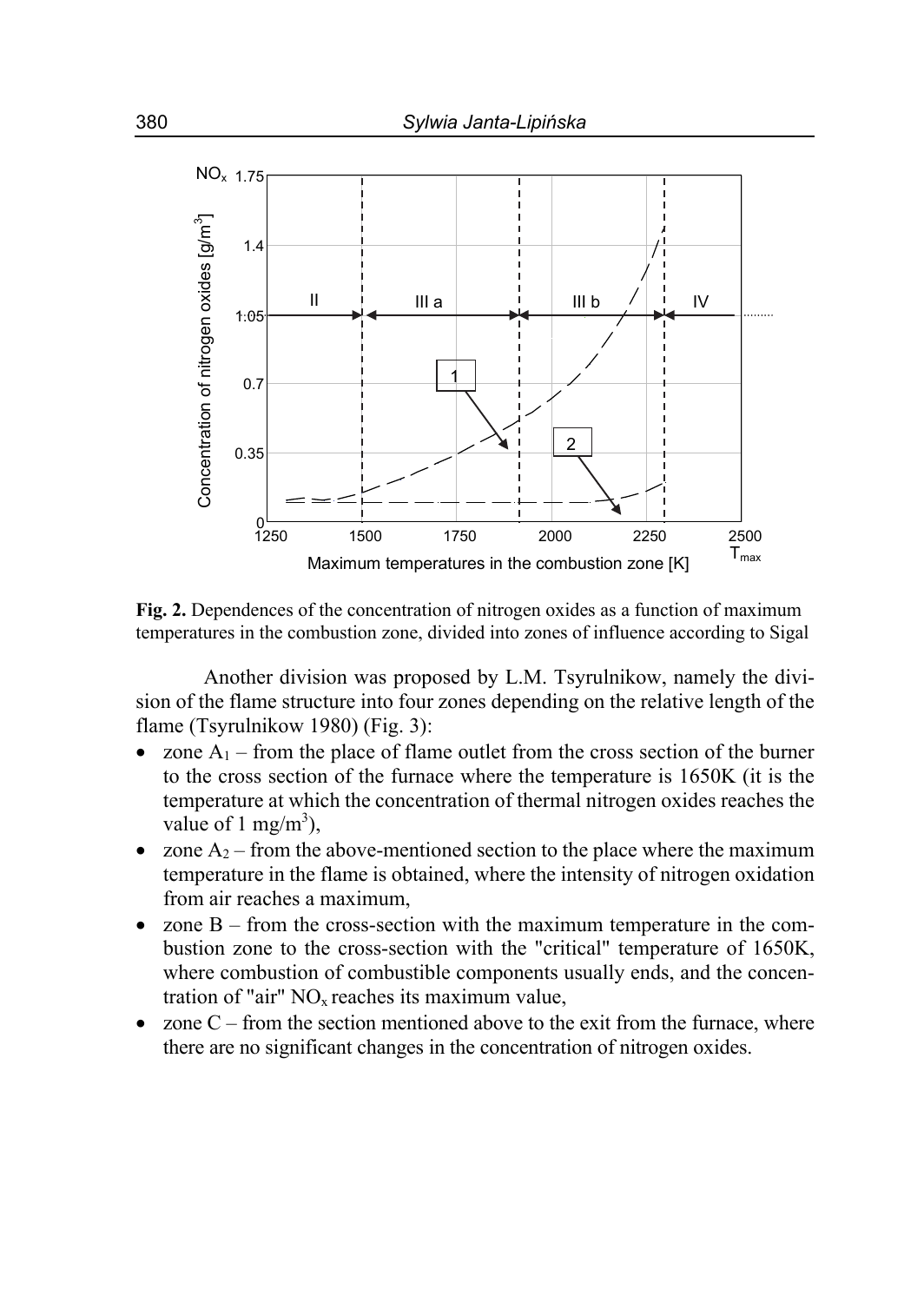

**Fig. 3.** Dependences of the maximum temperature in the combustion zone (1) and concentration of nitrogen oxides (2-thermal, 3-prompt) in flame as a function of relative flame length

On the other hand A.A. Jemieljanow distinguishes, in the resulting flame, the zones of intensive generation of nitrogen oxides (ZIG) (Jemieljanow 1992). The zones he separates are treated as intervals for achieving local temperature maxima.

The author has attempted to jointly consider and mutually enrich the flame structure analysis proposed by Sigal, Tsyrulnikow and Jemieljonow. This allowed to formulate the concept and separate two zones of decisive influence (ZDI), which determine the possibility of active influence on various processes occurring in the flame, also the mechanisms of nitrogen oxide formation:

- ZDI-I-, which includes a significant part of zone  $A_1$ , in which by introducing water ballast you can control the processes taking place in this flame zone in order to affect the conditions determining the intensity of further  $NO<sub>x</sub>$  production by non-thermal mechanisms of its formation (i.e. prompt, impact).
- ZDI-II- is the zone of maximum temperatures at the junction of zones  $A_2$  and B, in which both ballasting and controlling the excess air coefficient enables throttling of the thermal mechanism of nitrogen oxidation. An overview diagram of the flame as a result of such analysis is shown in Fig. 4.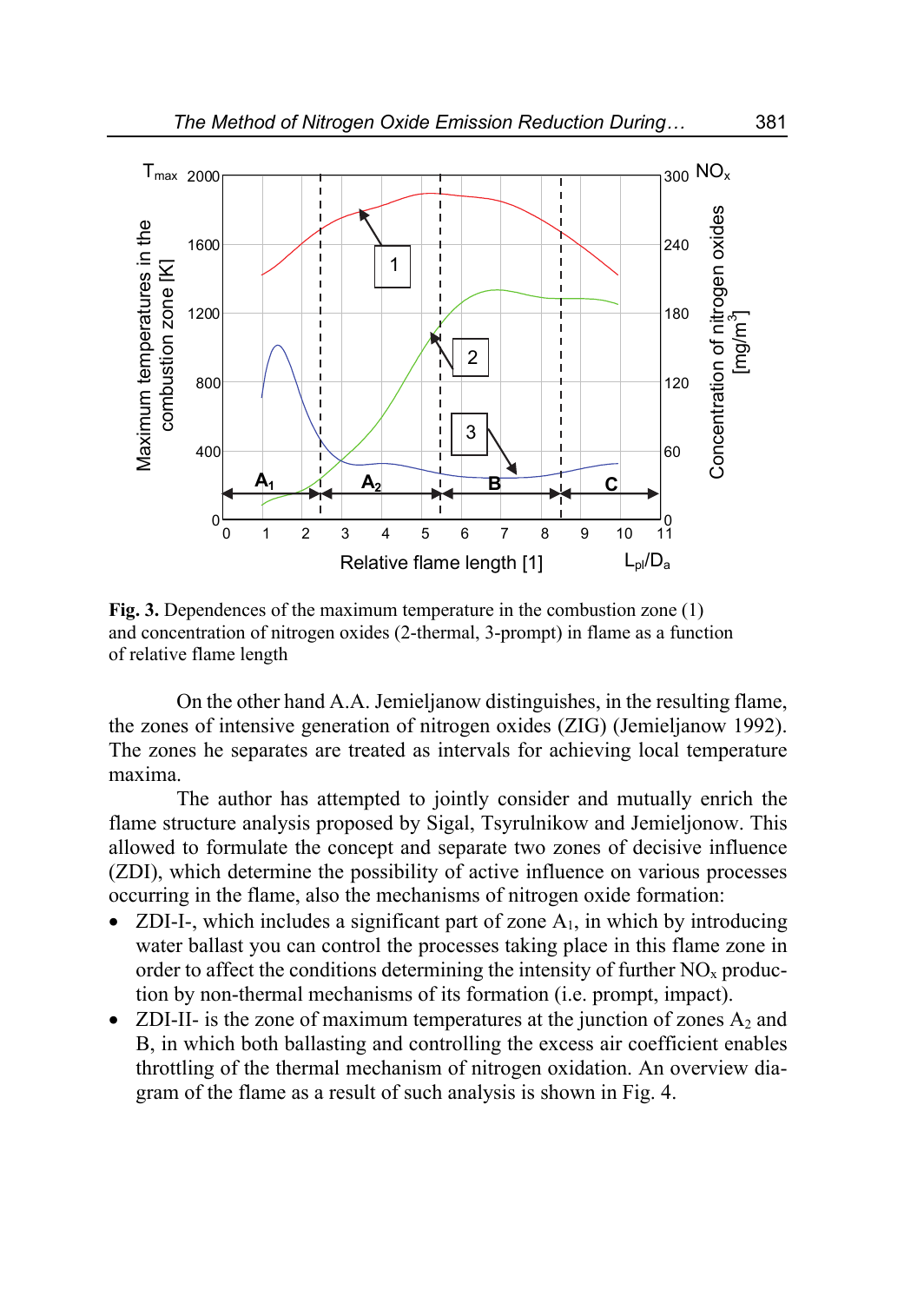

**Fig. 4.** Schematic diagram of the structure of the flame divided into zones of decisive influence

Studies on reducing  $NO<sub>x</sub>$  emissions are usually based on the structure of the flame in its entirety (Sigal 1988, Tsyrulnikow 1980, Jemieljanow 1992) with the separation of the flame nucleus and other parts thereof. The measures taken to reduce the intensity of  $NO<sub>x</sub>$  formation anticipate the effect on the entire flame. Known methods for reducing  $NO<sub>x</sub>$  emissions (Krawczyk 2016, Kropka 2010, Lee et al. 2006, Janta-Lipińska & Szkarowski 2018, Xue et al. 2009) developed on this basis include: humidifying the entire air stream in front of the burner or ballasting it with exhaust gases. Some achievements of such methods are indisputable but limited.

However, the majority of the currently produced burners are characterized by turbulent-diffusion combustion organization (Gradoń 2003). The flame in the burner tunnel and then in the furnace is not uniform. It consists of many individual and in some sense isolated structures. Each fuel stream, mixing with the air flowing into it, creates such a structure (in aerodynamic and thermodynamic terms). The combination of mutually building up structures constituting molar masses of burning fuel can be defined as mono-flame, micro-flame, partial or component flames. Each mono flame is a fairly determinate structure that reacts only with the surrounding air stream. In a simplified form, not taking into account the turbulence of flame, Fig. 5 shows the aforementioned flame division zones and ZDI-s occurring in each monoflow (Szkarowski 2002).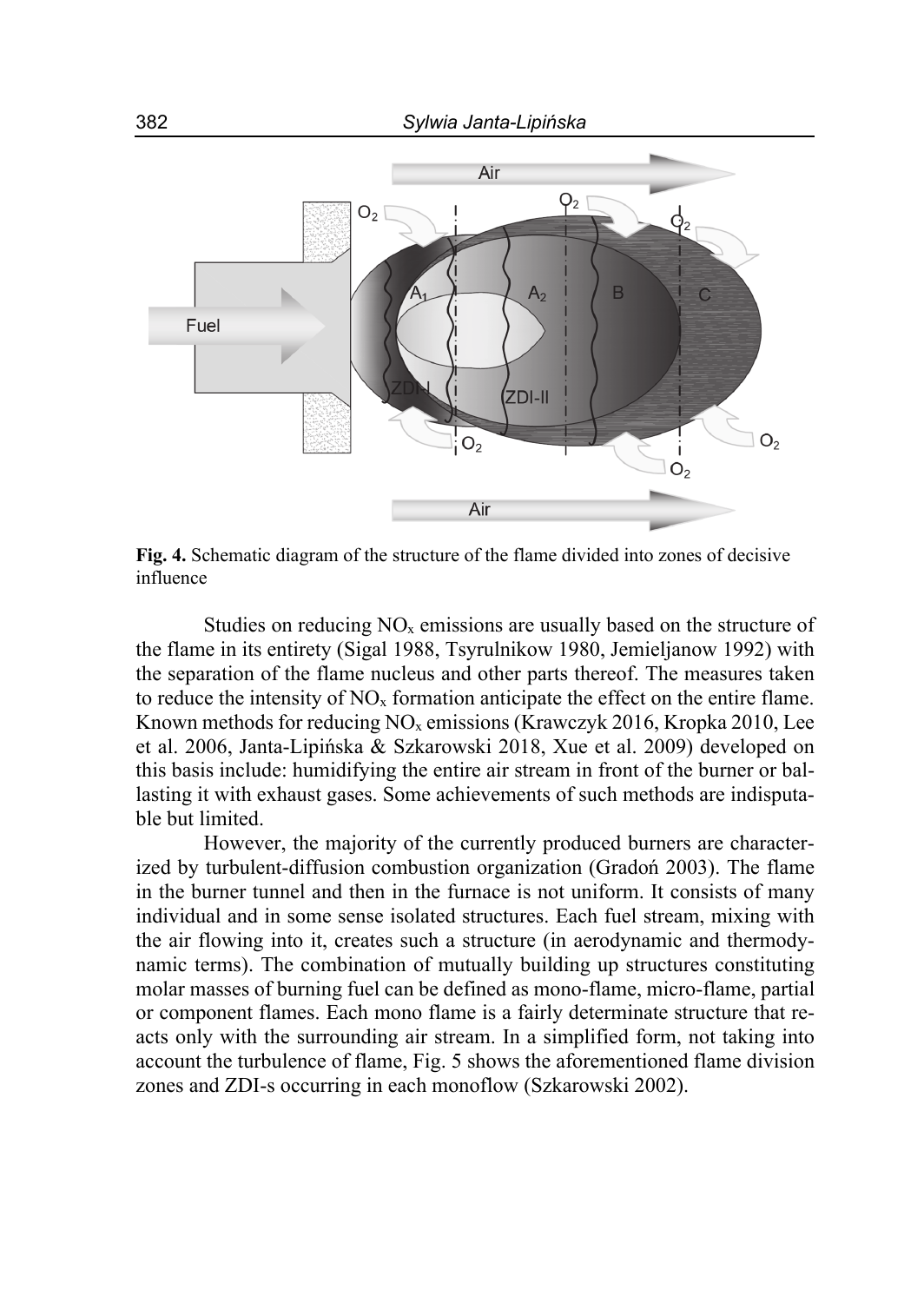

**Fig. 5.** Schematic diagram of the structure of a turbulent multi-stream flame

The mono-flames retain their seclusion until the beginning of zone B. That is in zones ZDI-I and ZDI-II. The end of zone B and the entire zone C are characterized by a quick connection of mono-flames and the formation of a more uniform structure of the entire flame. From this point of view, the generally accepted principle of examining the flame in its entirety is contrary to the complex structure of the flame described above. The course of the processes of formation and combustion of nitrogen oxides in each mono-flame is somewhat independent. Based on the above premises, a method of impact on the ZDI was proposed in each mono-flame. Experimental verification of these assumptions took place directly on steam boilers in operating boiler room conditions.

### **4. Research objects**

The tests were carried out on four steam boilers of different power: DKVR 10-13, DKVR 20-13, DE 25-14 and PTVM-50 (Janta-Lipińska &Shkarovskiy 2020b). Each of the tested boilers was in a different industrial and heating boiler room located in the St.-Petersburg district. All tested boilers operated on gaseous fuel. Characteristics of individual boilers are presented in Table 1.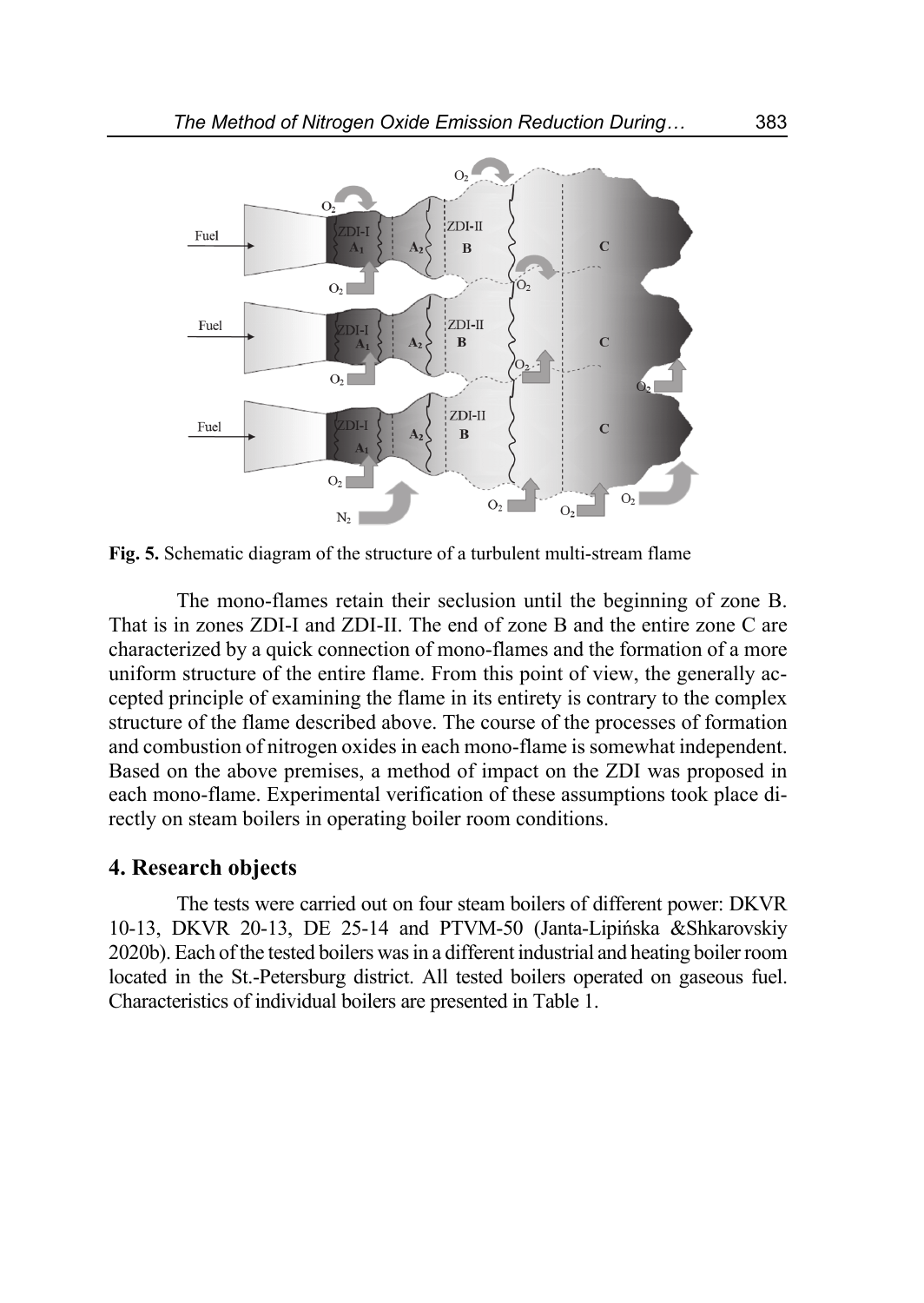| Parameter                        | Boiler type      |                  |          |              |  |  |  |  |  |
|----------------------------------|------------------|------------------|----------|--------------|--|--|--|--|--|
|                                  | <b>DKVR10-13</b> | <b>DKVR20-13</b> | DE 25-14 | PTVM-50      |  |  |  |  |  |
| Boiler heat power [MW]           | 8.37             | 14.09            |          | 53.78        |  |  |  |  |  |
| Type of burner                   | $GMG-5.5$        | $GMGB-5.6$       | $GMP-16$ | DKZ          |  |  |  |  |  |
| Number of burners                | $\mathcal{D}$    |                  |          | 12           |  |  |  |  |  |
| The fan and exhaust installation |                  |                  |          |              |  |  |  |  |  |
| - Blow fan                       | VD-8             | VD-10            | $VD-10$  | $WC-14-46-8$ |  |  |  |  |  |
| - Exhaust fan                    | $D-10$           | $D-10$           | $D-13.5$ |              |  |  |  |  |  |

|  |  |  |  | <b>Table 1.</b> List of boilers parameter values, on which investigations have been performed |  |
|--|--|--|--|-----------------------------------------------------------------------------------------------|--|
|  |  |  |  |                                                                                               |  |

Based on the theoretical assumptions made above and the preliminary analysis of the flame structure by means of simulation and photography methods, individual constructions of moisture injection heads were developed for each boiler and burner. To ensure proper supply of water ballast to the ZDI-I and ZDI-II zones, the number of holes, their location and angle of inclination were subjected to each mono flame. During the tests, the pressure of injected steam was an additional factor. In the case of multi-burner boiler designs (i.e. PTVM-50 with 12 burners), parameters in different rows of burners were also differentiated. An example of such a head for the GMP-16 burner of the DE 25-14 boiler is shown in Fig. 6. The design of the head provided intensive mechanical and chemical interaction in the ZDI-I zone in the mono-flame of each gas stream. The rest of the water ballast provided interaction in ZDI-II by dissociation of water vapor. This principle of active impact on ZDI in each mono-flame has been referred to as directed dosed steam ballasting.



**Fig. 6.** Technical drawing of the exemplary design of the head for injecting moisture into the zones of decisive influence for the DE 25-14 boiler with the GMP-16 burner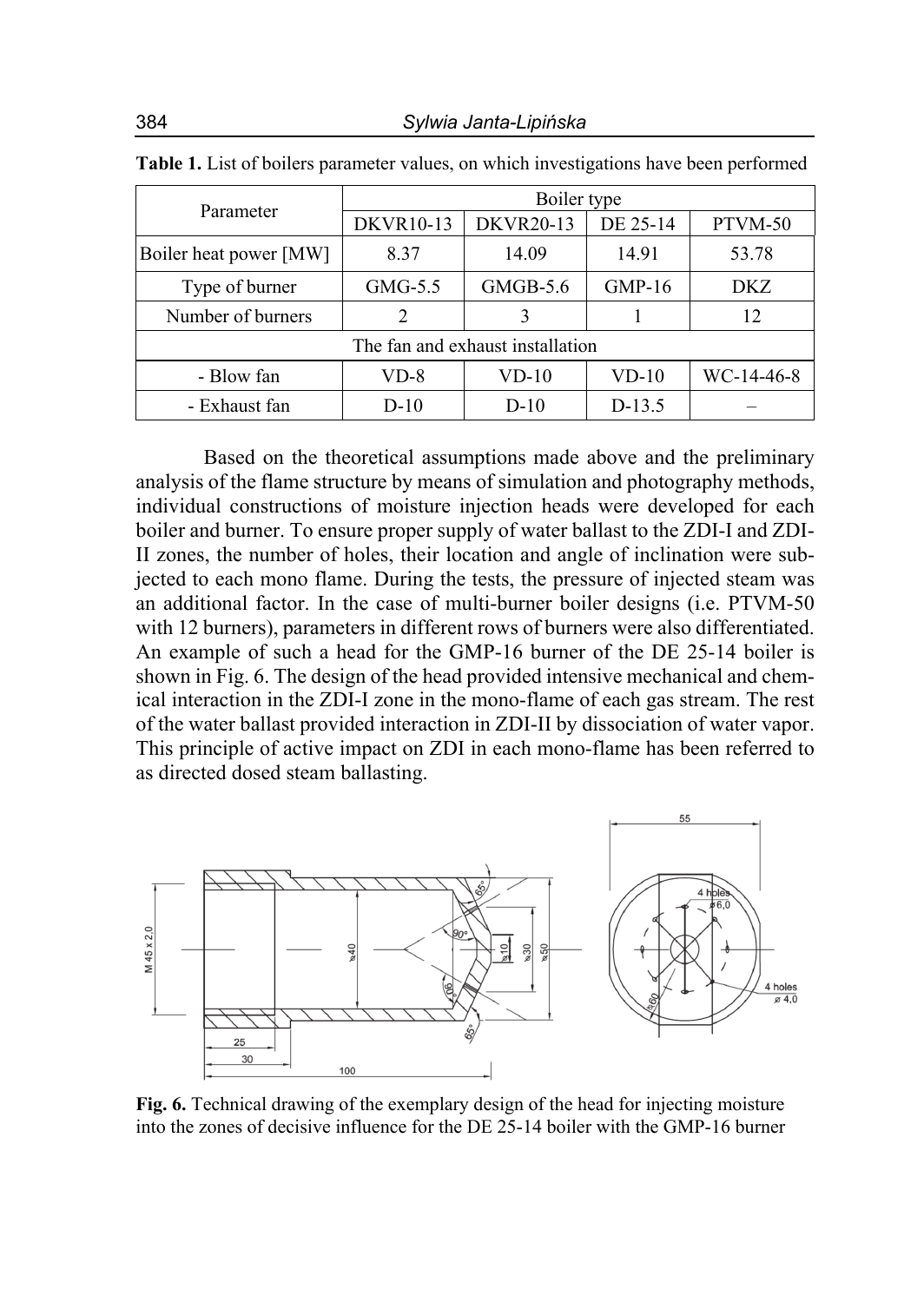### **5. Experimental results**

The investigations have been performed on four gas-fired boilers. The performed investigations allowed to achieve the best results of the use of the proposed method with an inject of the moisture into zones of decisive influence (ZDI-I and ZDI-II).

In Fig. 7 the mass emission of nitrogen oxides as a function of boiler efficiency for two modes of its operation has been presented. The first mode relies on the measurements of mass emissions of nitrogen oxides during boiler work under its actual operating conditions, while the second one relies on the measurements with the additional suppression system of oxide emissions on (Shkarovskiy et al. 2016). In both cases, the value of the emission of nitrogen oxides depends on the boiler's steam capacity or its thermal power. The higher the steam output of the boiler or its heat output, the greater the mass emission of nitrogen oxides.



**Fig. 7.** The dependences of mass emission of nitrogen oxides as a function of boiler heat power  $(1 - \text{boiler without additional systems activated}; 2 - \text{boiler with activated system})$ of suppressing nitrogen oxides emission)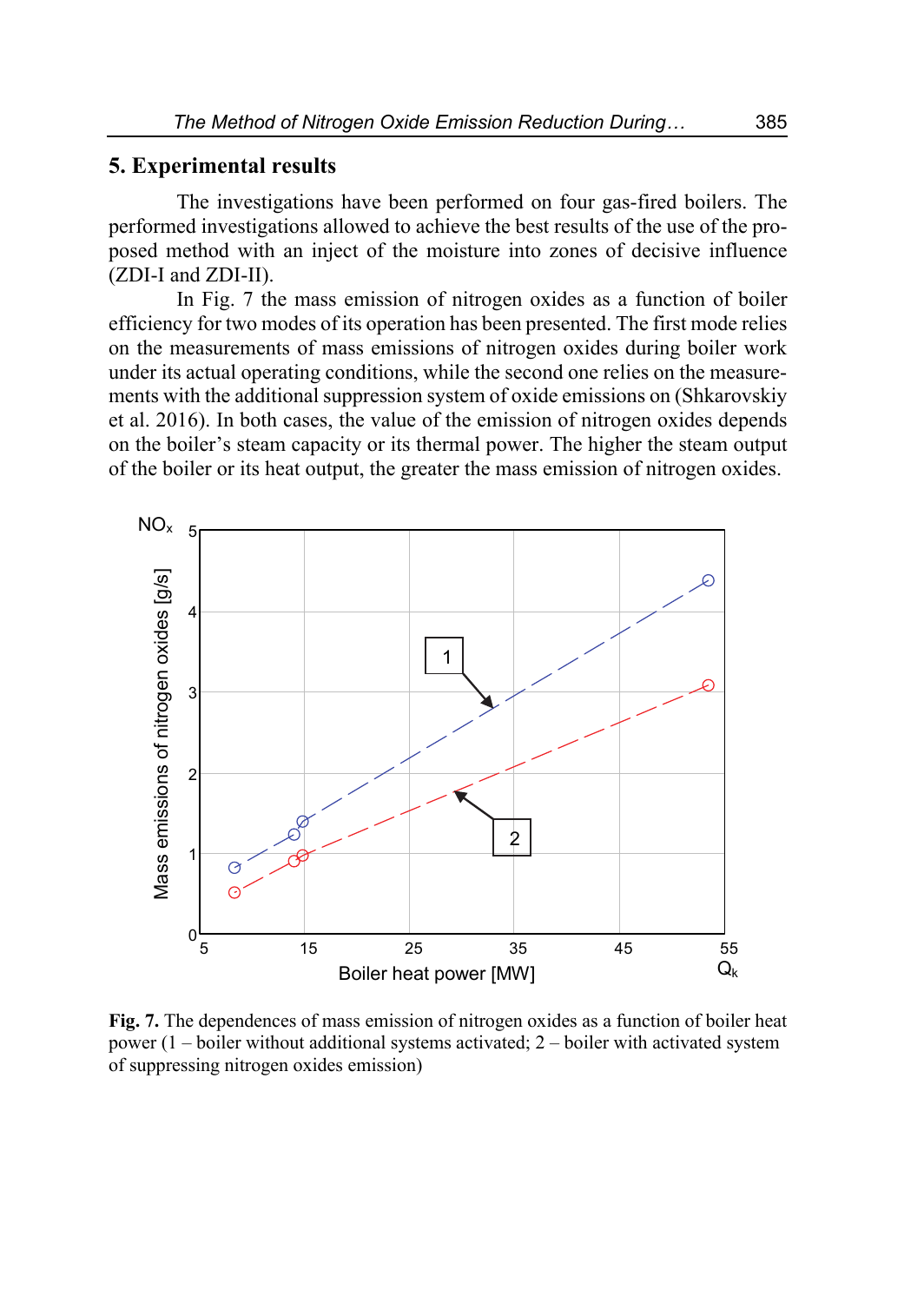In Fig. 8 the obtained results of the mass value of nitrogen oxides emission, calculated to 1 MW heat power, for two boiler modes have been presented. This figure presents the effectiveness of the directed metered flame ballast method. The characteristics presents that the specific mass emissions of nitrogen oxides are lower for boilers with maximum power with the system turned on than for boilers with the minimum power in normal operating modes (without the  $NO<sub>x</sub>$ suppression system switched on). The application of an automatic suppression system of nitrogen oxides emission on each of the boilers allowed reducing this emission by average 30%. In the case of the DKVR 10-13 boiler, compared to the value obtained for actual operating conditions, the reduction in nitrogen oxide emissions reached 37%. The steam consumption per flame injection for each of the investigated boilers has been presented in Fig. 9. In each case, the steam consumption per injection did not exceed 1% of the steam capacity of the boiler or its heat output (Janta-Lipińska & Shkarovskiy 2020a). The increase of boiler efficiency, being a result of the use of the proposed method, compensated the steam consumption per injection.



**Fig. 8.** Dependences of specific emissions of nitrogen oxides as a function of boiler heat power  $(1 - \text{boiler without additional systems activated}; 2 - \text{boiler with activated system})$ of suppressing nitrogen oxides emission)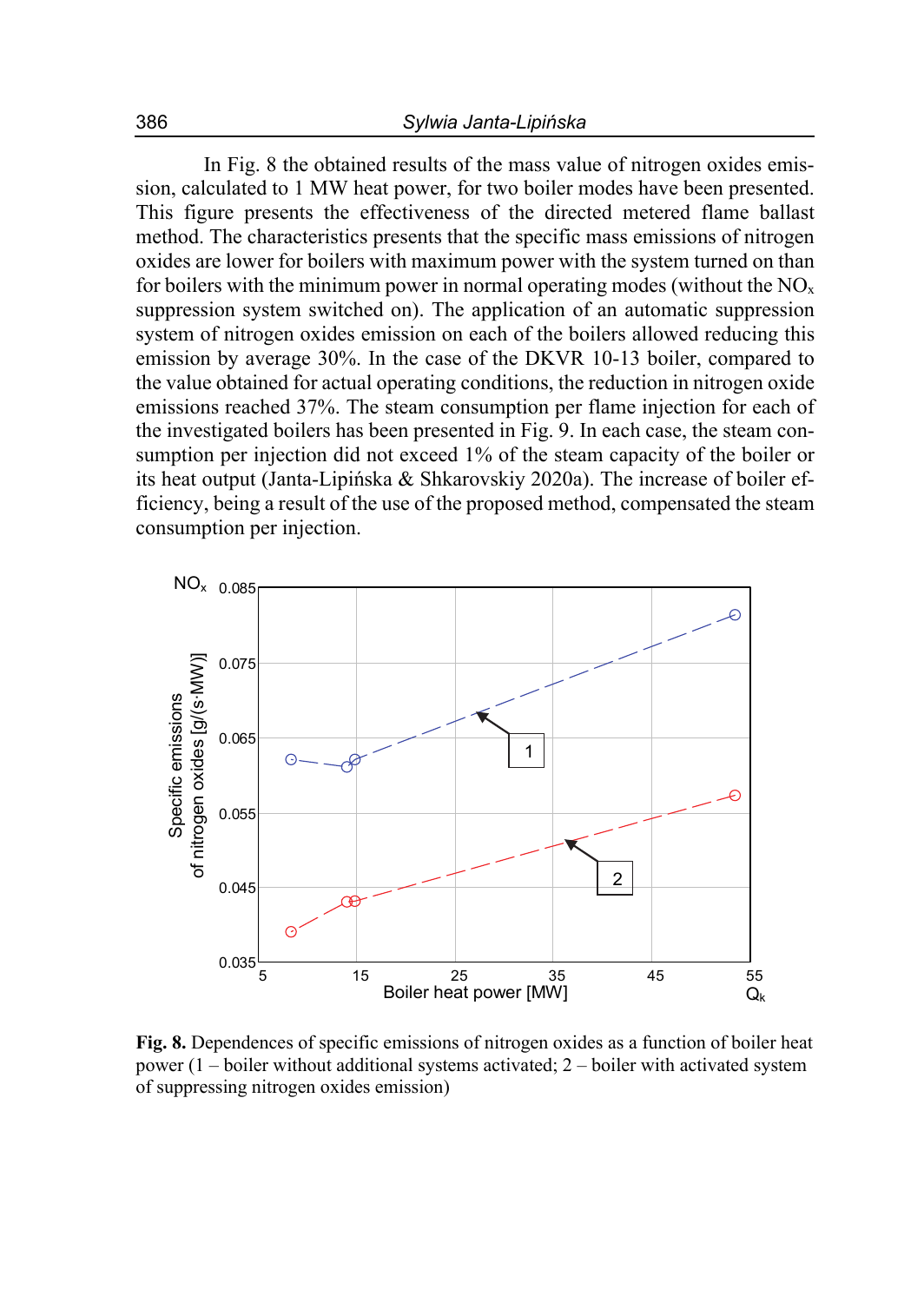

**Fig. 9.** The dependences of steam consumption  $(1 - absolute, 2 - unit)$  per injection as a function of boiler heat power  $(1 - absolute, 2 - unit)$ 

### **6. Conclusions**

- 1. A method for reducing nitrogen oxide emissions in city heat boilers has been developed and proposed. The method relies in directing the dosed moisture injection into the flame zone.
- 2. The method has been experimentally verified on steam and water thermal power boilers with capacities from 8.37 to 53.79 MW. The number of the burners in these boilers was form 1 to 12.
- 3. It has been proved that the proposed method allows a reduction of nitrogen oxides by 30-40% with moisture injection not exceeding 0.9% of the boiler efficiency. Due the work of a boiler with moisture injection is accompanied by an increase in its efficiency to 1%, the use of the proposed method does not reduce the efficiency of fuel consumption in the heat source.

**References**Dal Secco, S., Juan, O., Louis-Louisy, M., Lucas, J.Y., Plion, P., Porcheron, L. (2015). Using a genetic algorithm and CFD to identify low  $NO<sub>x</sub>$  configurations in an industrial boiler. *Fuel*, *158*, 672-683. DOI: 10.1016/j.fuel.2015.06.021.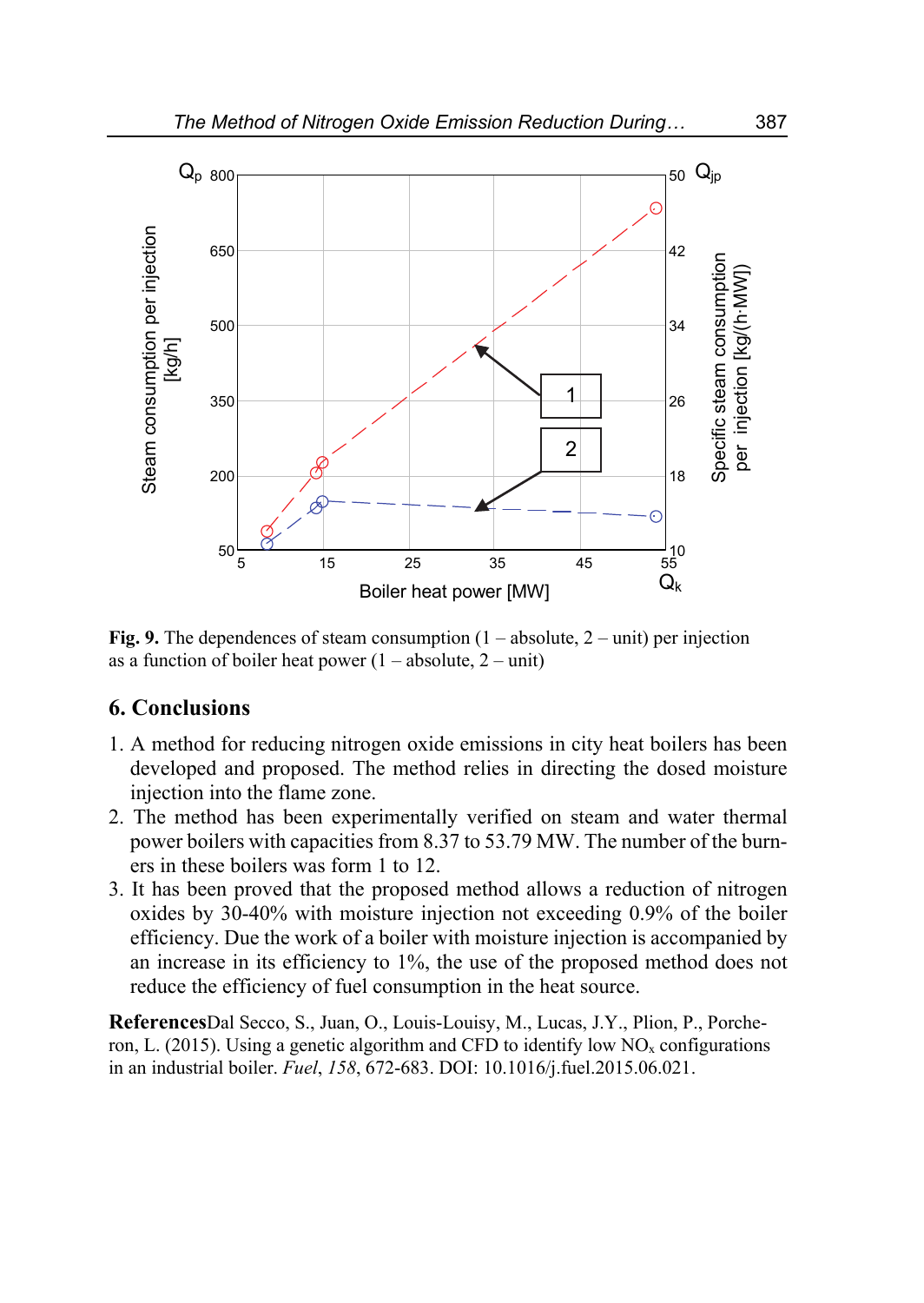- Gradoń, B. (2003). *Rola podtlenku azotu w modelowaniu emisji NO z procesów spalania paliw gazowych w piecach wysokotemperaturowych*. Gliwice: Zeszyty Naukowe Politechniki Śląskiej.
- Herdzik, J., & Noch, T. (2018). Ballast Water Management Systems on Vessels. The Water Cleanliness Requirements of New D-2 Standard Versus the Expectations. *Rocznik Ochrona Srodowiska*, *20*, 647-661.
- Janta-Lipińska, S. & Shkarovskiy, A. (2018). The study on decreasing of nitrogen oxides emission carried out on DKVR 10-13 industrial heating boilers. *E3S Web of Conferences, 44*. DOI: 10.1051/e3sconf/20184400056.
- Janta-Lipińska, S. & Shkarovskiy, A. (2020a). Investigations of nitric oxides reduction in industrial-heating boilers with the use of the steam injection method. *Archives of Environmental Protection*, *46*(2), 100-107. DOI: 10.24425/aep.2020.133480.
- Janta-Lipińska, S. & Shkarovskiy, A. (2020b). Investigations of advantages of simultaneous combustion of natural gas and mazout in medium power steam boilers. *Journal of Engineering Thermophysics*, *29*(2), 331-337. DOI: 10.1134/S1810232 820020149.
- Jemieljanow, A. A. (1992). *Development of injection devices to suppress nitrogen oxides when burning gas and mazout in boiler hearths*. Sankt-Petersburg.
- Kormilitsyn, V. I. & Ezhov, V. S. (2013). Studying the Removal of Nitrogen Oxides from Boiler Flue Gases in Firing Natural Gas. *Thermal Engineering*, *60*(2)*,* 147-152.
- Konieczyński, J., Komosiński, B., Cieślik, E., Konieczny, T., Mathews, B., Rachwał, T., Rzońca, G.. (2017). Research into Properties of Dust from Domestic Central Heating Boiler Fired with Coal and Solid Biofuels. *Archives of Environmental Protection*, *43*(2)*,* 20-27. DOI: 10.1515/aep-2017-0019.
- Krawczyk, P. (2016). Experimental investigation of  $N_2O$  formation in selective non-catalytic NOx reduction processes performed in stoker boiler. *Polish Journal of Chemical Technology*, *18*(4), 104-109. DOI: 10.1515/pjct-2016-0078.
- Kuropka, J. (2010). Reduction of Nitrogen Oxides from Boiler Flue Gases. *Environment Protection Engineering*, *36*(2), 111-122.
- Lee, C., Jou, C.G., Tai, H., Wang, C., Hsieh, S., Wang, H.P. (2006). Reduction of Nitrogen Oxide Emission of a Medium-Pressure Boiler by Fuel Control. *Aerosol and Air Quality Research*, *6*(2), 123-133. DOI: 10.4209/aaqr.2006.06.0002.
- Man, C. K., Gibbins, J. R., Witkamp, J. G.., Zhang, J. (2005). Coal characterization for NOx prediction in air-staged combustion of pulverised coals, *Fuel*, *84*(17), 2190- 2195. DOI: 10.1016/j.fuel.2005.06.011.
- Park, H. Y., Baek, S. H., Kim, Y. J., Kim, T. H., Kang, D. S., Kim, D. W. (2013). Numerical and experimental investigations on the gas temperature deviation in a large scale, advanced low NOx, tangentially fired pulverized coal boiler. *Fuel*, *104*, 641- 646. DOI: 10.1016/j.fuel.2012.06.091.
- Pavlenko, A., Szkarowski, A., Janta-Lipińska, S. (2014). Research on Burning of Water Black Oil Emulsions. *Rocznik Ochrona Środowiska*, *16*, 376-385.
- Shkarovskiy, A.L., Novikov, O.N., Novikova, A.V., Polushhkin, V.I. (2016). Development of a new family of intelligent control systems of combustion quality. *Modern High Technologies*, *12,* 556-561.
- Sigal, I.J. (1988). *Air protection during fuel combustion*. Leningrad: Nedra.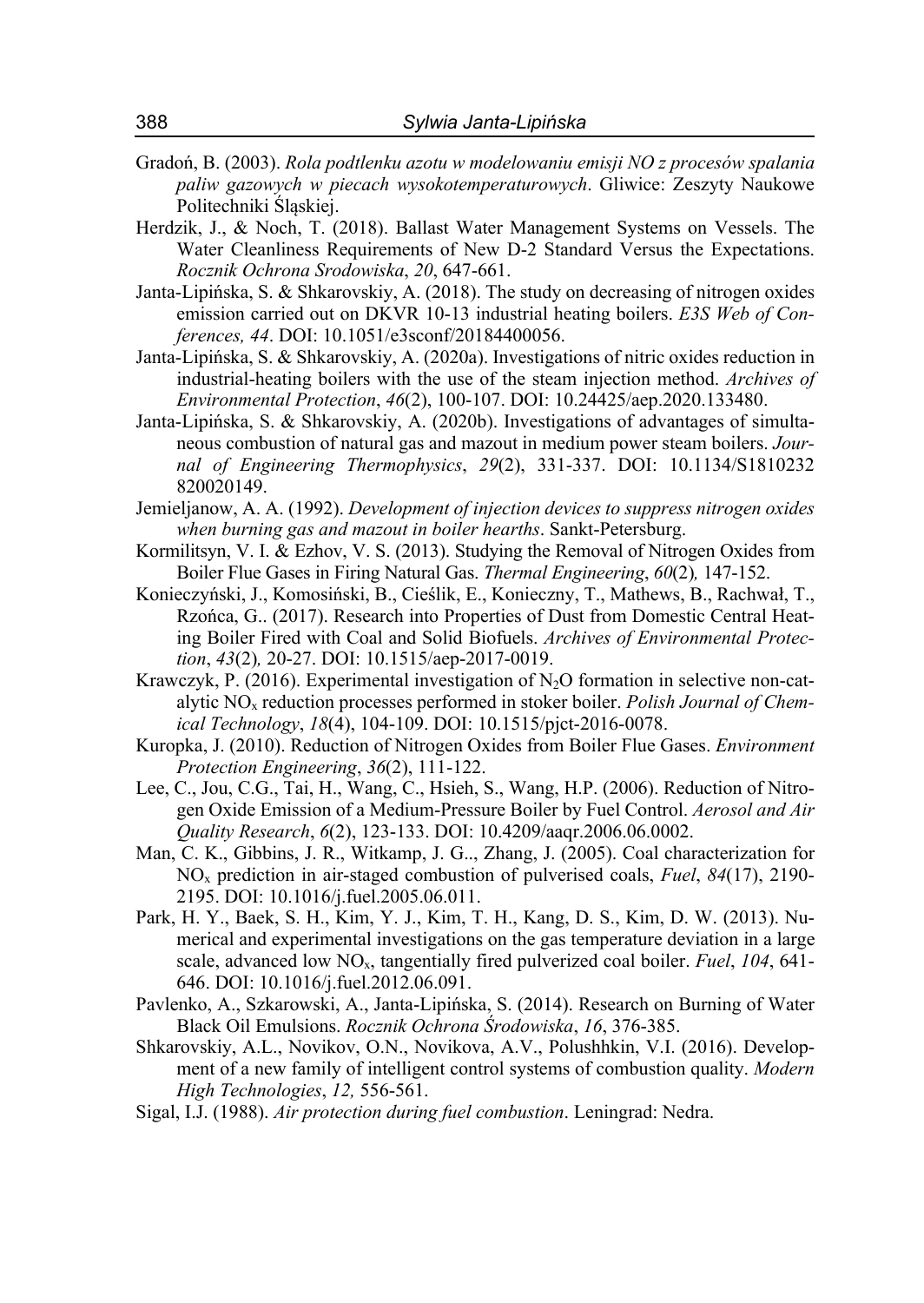- Szkarowski, A. (2002). Principles of Calculation at Suppression of  $NO<sub>x</sub>$  Formation by a Method of the Dosed Directed Injection of a Water Ballast. *Rocznik Ochrona Środowiska*, *4*, 365-378.
- Szkarowski, A. (2003). Detailed Problems of the Effective and Ecologically Clean Combustion of Fuel in the Pre-grates of the Furnaces. *Rocznik Ochrona Środowiska*, *5*, 67-78.
- Szkarowski, A. & Janta- Lipińska, S. (2009). Automatic Control of Burning Quality of Solid Fuel in Industrial Heating Boilers. *Rocznik Ochrona Środowiska*, *11*, 241-255.
- Szkarowski, A. & Janta-Lipińska, S. (2011). Modeling of Optimum Burning of Fuel in Industrial Heating Boilers. *Rocznik Ochrona Środowiska*, *13*, 511-524.
- Szkarowski, A. & Janta-Lipińska, S. (2013). Examination of Boiler Operation Energyecological Indicators During Fuel Burning with Controlled Residual Chemical Underburn. *Rocznik Ochrona Środowiska*, *15*, 981-995.
- Szkarowski, A. (2014). *Spalanie gazów. Teoria, praktyka, ekologia. WNT*
- Szkarowski, A. & Janta-Lipińska, S. (2015). Experimental Research vs. Accuracy of the Elaborated Model. *Rocznik Ochrona Środowiska*, *17*, 576-584.
- Szkarowski, A., Janta-Lipińska, S., Gawin, R. (2016). Reducing Emissions of Nitrogen Oxides from DKVR Boilers. *Rocznik Ochrona Środowiska*, *18*, 565-578.
- Szkarowski, A., Janta-Lipińska, S., Dąbrowski, T. (2018). Research on Co-combustion of Gas and Oil Fuels. *Rocznik Ochrona Środowiska*, *20*, 1515-1529.
- Szyszlak-Bargłowicz, J., Zając, G., Słowik, T. (2015). Hydrocarbon Emissions during Biomass Combustion. *Polish Journal of Environmental Studies*, *24*(3), 1349-1354. DOI: 10.15244/pjoes/37550.
- Szyszlak-Bargłowicz, J., Zając, G.., Słowik, T. (2017). Research on Emissions from Combustion of Pellets in Agro Biomass Low Power Boiler. *Rocznik Ochrona Środowiska, 19*, 715-730.
- Tsyrulnikow, L.M. (1980). *Methods for reducing the formation of toxic and corrosive combustion products of natural gas and fuel oil*. Overview information WNIIE Gazprom. Series: The most important scientific and technical problems of the gas industry.
- Wilk, M., Magdziarz, A., Kuźnia, M., Jerzak, W. (2010). The reduction of the emission of NOx in the heat-treating furnaces. *Metallurgy and Foundry Engineering*, *36*, 47-54.
- Xu, H., Smoot, L. D., Hill, S. C. (1999). Computational model for  $NO<sub>x</sub>$  reduction by advanced reburning. *Energy & Fuels*, *13*(2), 411-420. DOI: 10.1021/ef980090h.
- Xue, S., Hui, S. E., Liu, T. S., Zhou, Q. L., Xu, T. M., Hu, H. L. (2009). Experimental investigation on  $NO<sub>x</sub>$  emission and carbon burnout from a radially biased pulverized coal whirl burner. *Fuel Processing Technology*, *90*(9), 1142-1147. DOI: 10.1016/j.fuproc.2009.05.011.
- Zając, G., Szyszlak-Bargłowicz, J., Słowik, T., Wasilewski, J., Kuranc, A. (2017). Emission Characteristics of Biomass Combustion in a Domestic Heating Boiler Fed with Wood and Virginia Mallow Pellets. *Fresenius Environmental Bulletin*, *26*(7), 4663- 4670.
- Zandeckis, A., Blumberga, D., Rochas, C., Veidenbergs, I., Silins, K. (2010). Methods of Nitrogen Oxide Reduction in Pellet Boilers, Scientific Journal of RTU, *Environmental and Climate Technologies*, *4*, 123-129.